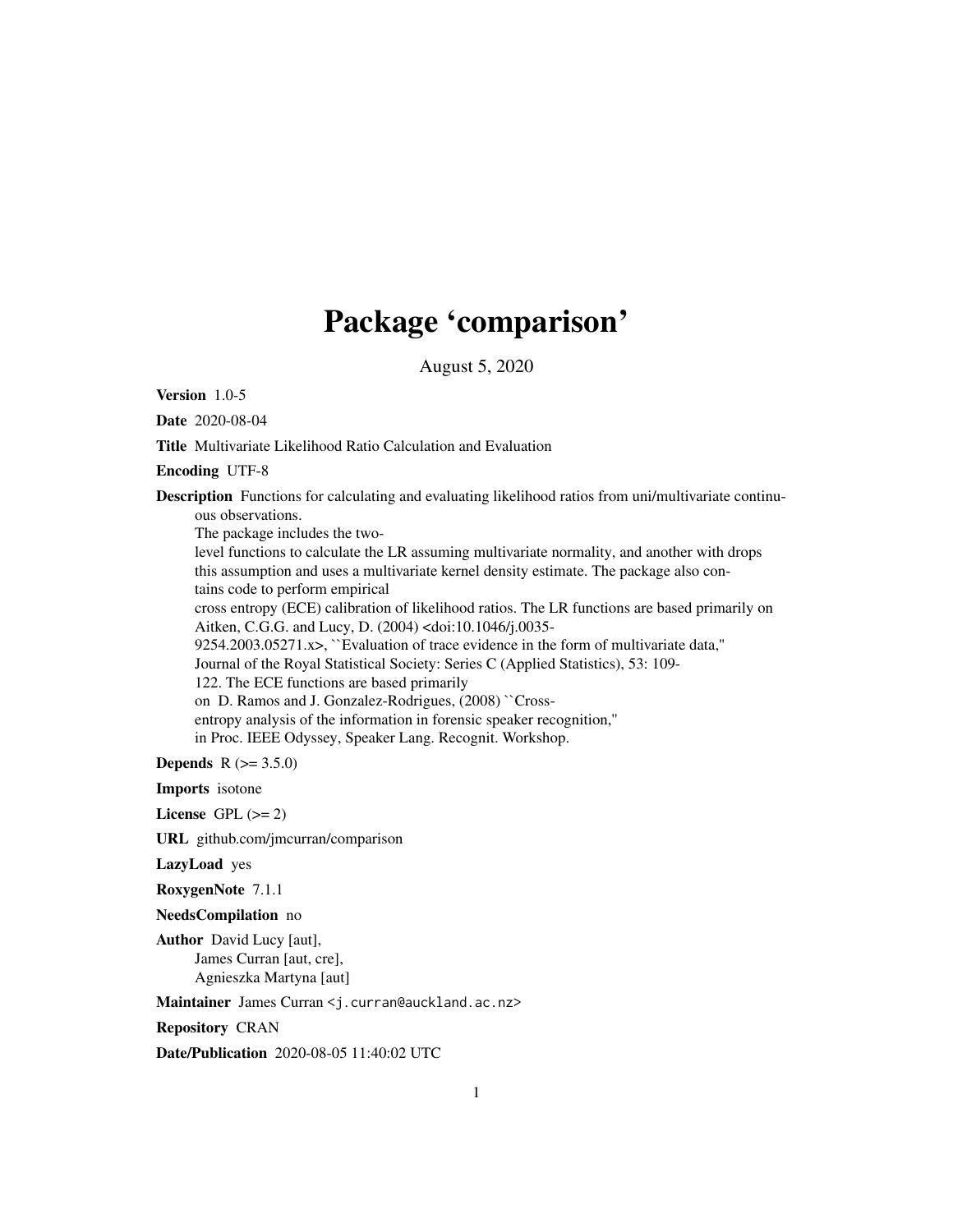### <span id="page-1-0"></span>R topics documented:

|       | two.level.normal.LR $\ldots$ , $\ldots$ , $\ldots$ , $\ldots$ , $\ldots$ , $\ldots$ , $\ldots$ , $\ldots$ , $\ldots$ , $\ldots$ , $\ldots$ |
|-------|--------------------------------------------------------------------------------------------------------------------------------------------|
|       |                                                                                                                                            |
| Index |                                                                                                                                            |

<span id="page-1-1"></span>calc.ece *Empirical cross-entropy (ECE) calculation*

#### Description

Calculates the empirical cross-entropy (ECE) for likelihood ratios from a sequence same and different item comparisons.

#### Usage

```
calc.ece(LR.ss, LR.ds, prior = seq(from = 0.01, to = 0.99, length = 99))
```
#### Arguments

| LR.ss | a vector of likelihood ratios (LRs) from same source calculations                                                             |
|-------|-------------------------------------------------------------------------------------------------------------------------------|
| LR.ds | a vector of LRs from different source calculations                                                                            |
| prior | a vector of ordinates for the prior in ascending order, and between 0 and 1.<br>Default is 99 divisions of $0.01$ to $0.99$ . |

#### Details

#### Acknowledgements:

The function to calculate the values of the likelihood ratio for the calibrated. set draws heavily upon the opt\_loglr.m function from Niko Brummer's FoCal package for Matlab.

#### Value

Returns an S3 object of class ece

#### Author(s)

David Lucy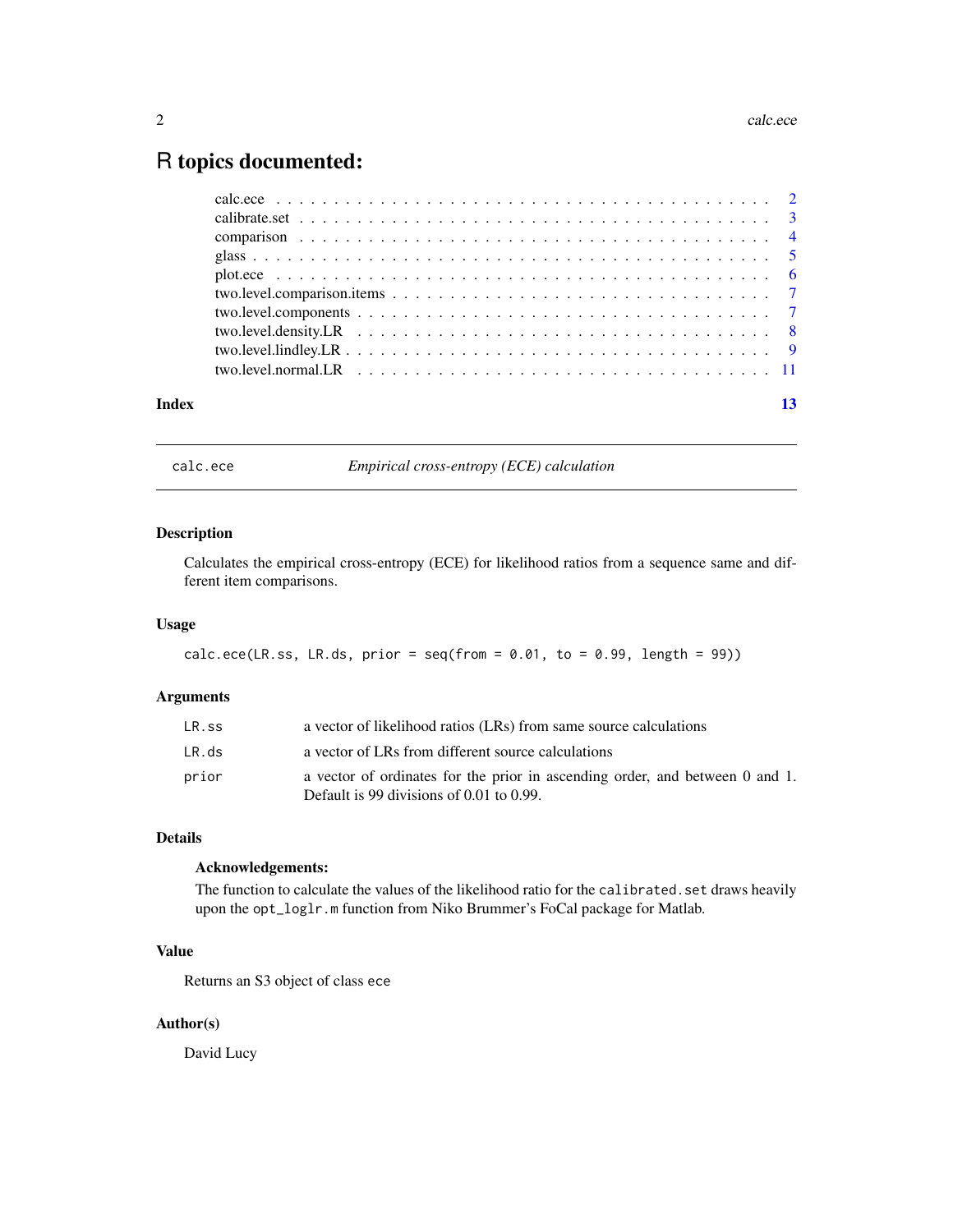#### <span id="page-2-0"></span>calibrate.set 3

#### References

@references D. Ramos and J. Gonzalez-Rodrigues, (2008) "Cross-entropy analysis of the information in forensic speaker recognition," in Proc. IEEE Odyssey, Speaker Lang. Recognit. Workshop. Zadora, G. & Ramos, D. (2010) Evaluation of glass samples for forensic purposes - an application of likelihood ratio model and information-theoretical approach. Chemometrics and Intelligent Laboratory: 102; 63-83.

#### See Also

[isotone::gpava\(\)](#page-0-0), [calibrate.set\(\)](#page-2-1)

#### Examples

```
LR.same = c(0.5, 2, 4, 6, 8, 10) # the same has 1 LR < 1
LR.different = c(0.2, 0.4, 0.6, 0.8, 1.1) # the different has 1 LR > 1
ece.1 = calc.ece(LR.same, LR.different) # simplest invocation
plot(ece.1) # use plot method
```
<span id="page-2-1"></span>calibrate.set *Calculate the calibrated set of idea LRs*

#### **Description**

Calculates and returns the calibrated set of ideal' LRs from the observed LRs using the penalised adjacent violators algorithm. This is very much a rewrite of Nico Brummer's optloglr()' function for Matlab.

#### Usage

```
calibrate.set(LR.ss, LR.ds, method = c("raw", "laplace"))
```
#### Arguments

| LR.ss  | a vector of likelihood ratios for the comparisons of items known to be from the<br>same source   |
|--------|--------------------------------------------------------------------------------------------------|
| LR.ds  | a vector of likelihood ratios for the comparisons of items known to be from<br>different sources |
| method | the method used to perform the calculation, either "raw" or "laplace"                            |

#### Details

This is an internal function, and is not meant to be called directly. However it has been exported just in case.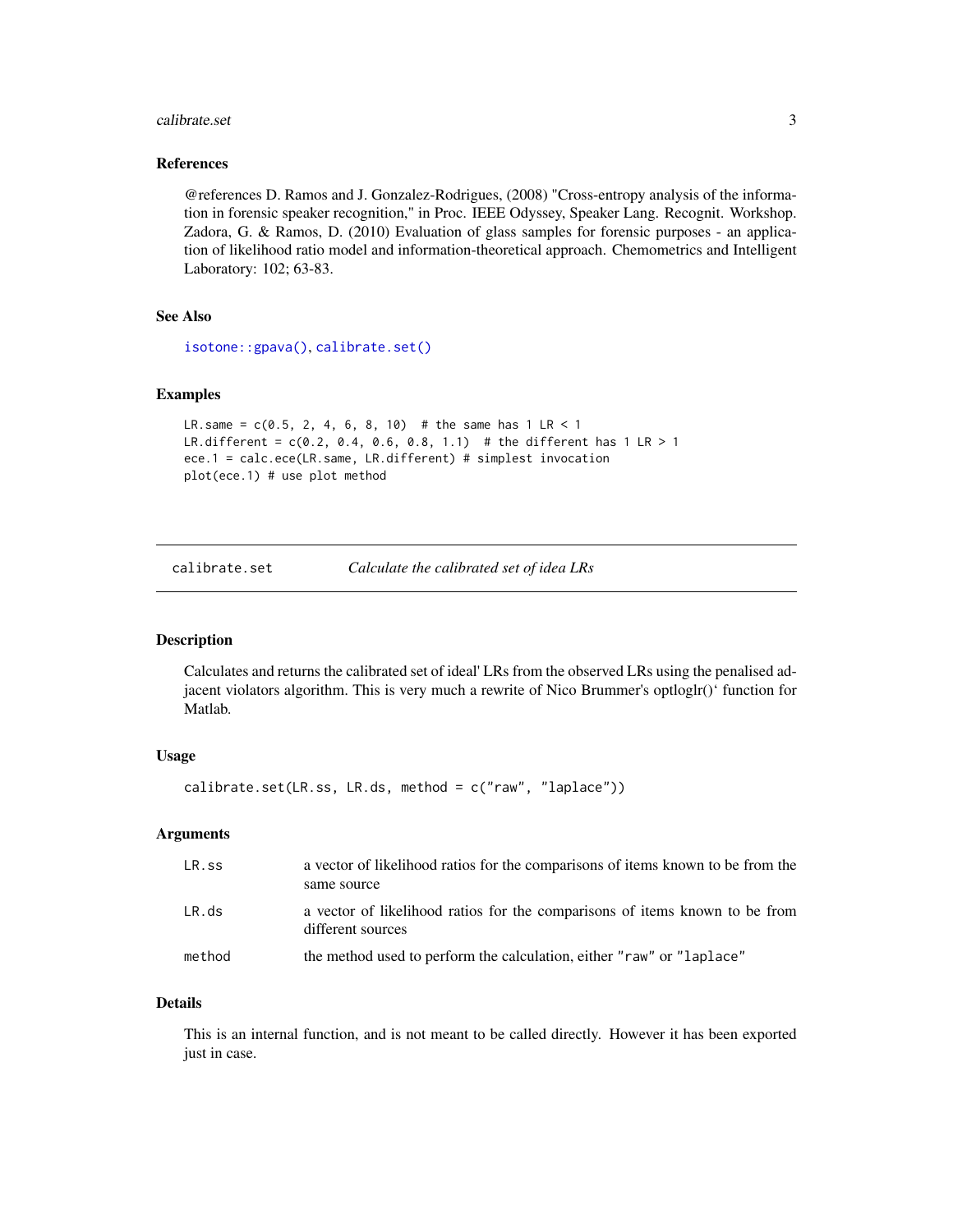#### <span id="page-3-0"></span>Value

a list with two items:

LR.cal.ss calibrated LRs for the comparison for same set

LR.cal.ds calibrated LRs for the comparison for different set

#### Author(s)

David Lucy

#### References

D. Ramos and J. Gonzalez-Rodrigues, (2008) "Cross-entropy analysis of the information in forensic speaker recognition," in Proc. IEEE Odyssey, Speaker Lang. Recognit. Workshop.

#### See Also

[isotone::gpava\(\)](#page-0-0), [calc.ece\(\)](#page-1-1)

comparison *comparison: A package for computing likelihood ratios for univariate and multivariate evidence.*

#### Description

This package is for computing the *weight of the evidence*, i.e. the *likelihood ratio (LR)* for trace evidence which has been quantified with some instrument. For example a forensic scientist might be have determined the refractive indices of fragments of glass taken from a crime scene and fragments of glass recovered from the clothing of the suspected breaker. This package evaluates the probability (density) of the evidence,  $E$ , (the RI values from the two samples) under the hypothesis  $H_p$  that they originated from the same source, and alternatively under the hypothesis  $H_d$  that they originated from another source. The LR is the ratio of these two quantities, i.e.

$$
LR = \frac{p(E|H_p)}{p(E|H_d)}
$$

. A LR which is greater than one indicates that the evidence supports  $H_p$ , and a LR which is less than one indicates that the evidence supports  $H_d$ .

#### Details

The computation can use either univariate or multivariate observations of a physical object. For example trace element measurements, and a similar set of uni/multivariate observations from another object, and calculates a likelihood ratio for the propositions that the first item came from the same source as the second given some population data.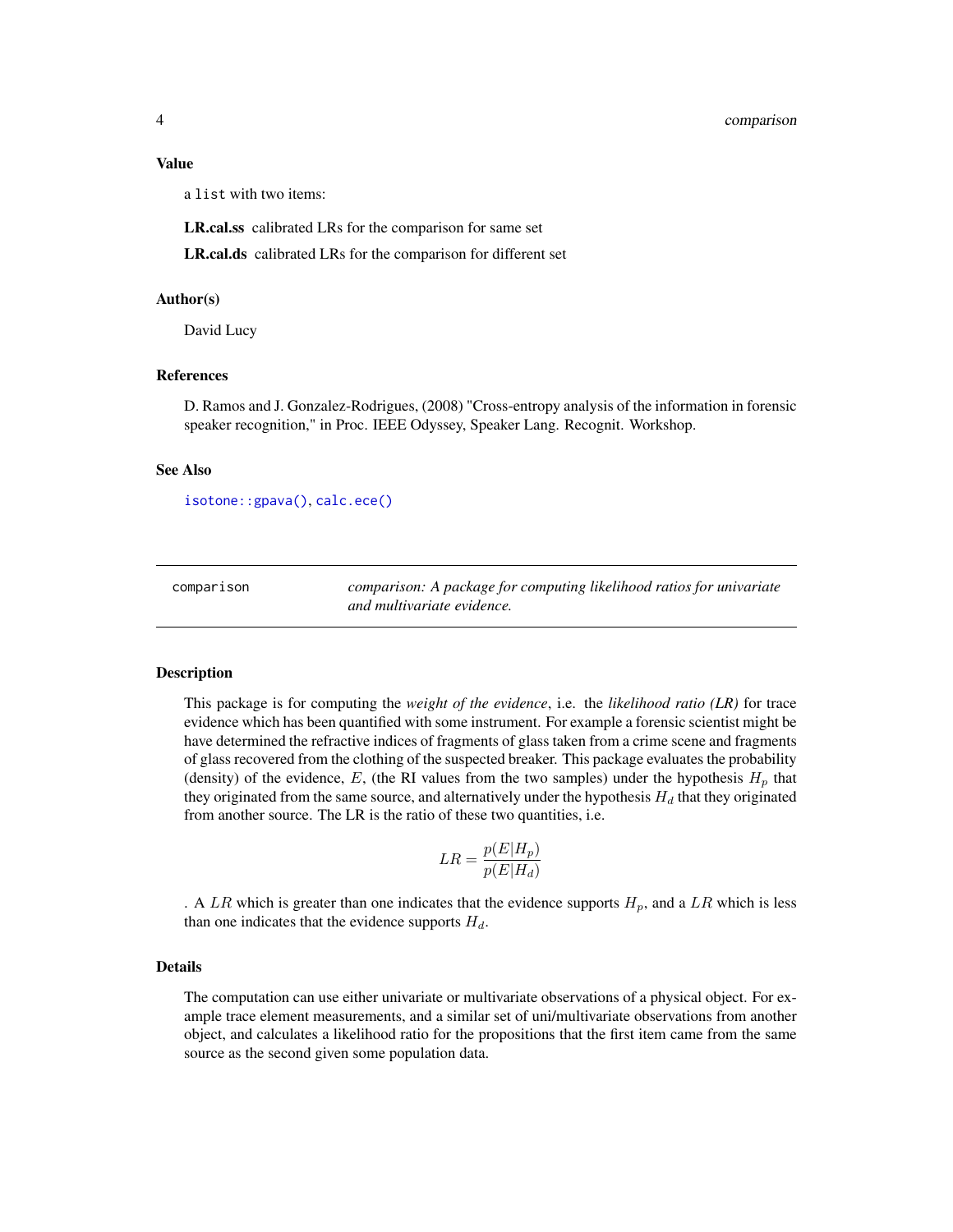#### Acknowledgements:

In a package of functions such as these which have undergone a long development over a number of years, it is inevitable that a number of people, besides those directly cited, have helped to correct and add to the code. These people are (in alphabetical order): Ivo Alberink (NFI), Anabel Bolck (NFI), Sonja Menges (BKA), Geoff Morrison (Aston), Tereza Neocleous (Glasgow), Anders Nordgaard (SKL), Brad Patterson (George Mason), Phil Rose (ANU), Agnieszka Rzepecka (Jagiellonian), Marjan Sjerps (NFI) and Hanjing Zhang (Edinburgh).

#### References

Aitken, C.G.G. & Lucy, D. (2004) Evaluation of trace evidence in the form of multivariate data. Applied Statistics: 53(1):109-122.

glass *Glass composition data for seven elements from 200 glass items.*

#### **Description**

These data are from Grzegorz (Greg) Zadora at the [Institute of Forensic Research](http://ies.krakow.pl/) in Krakow, Poland. They are the log of the ratios of each element to oxygen, so logNaO is the log(10) of the Sodium to Oxygen ratio, and logAlO is the log of the Aluminium to Oxygen ratio. The instrumental method was SEM-EDX.

#### Usage

data(glass)

#### Format

a data.frame with 2400 rows and 9 columns.

item factor200 levels - which item the measurements came from

- fragment factor4 levels which of the four fragments from each item the observations were made upon
- logNaO numericlog of sodium concentration to oxygen concentration

logMgO numericlog of magnesium concentration to oxygen concentration

logAlO numericlog of aluminium concentration to oxygen concentration

logSiO numericlog of silicon concentration to oxygen concentration

logKO numericlog of potassium concentration to oxygen concentration

logCaO numericlog of calcium concentration to oxygen concentration

logFeO numericlog of iron concentration to oxygen concentration

<span id="page-4-0"></span>glass  $\sim$  5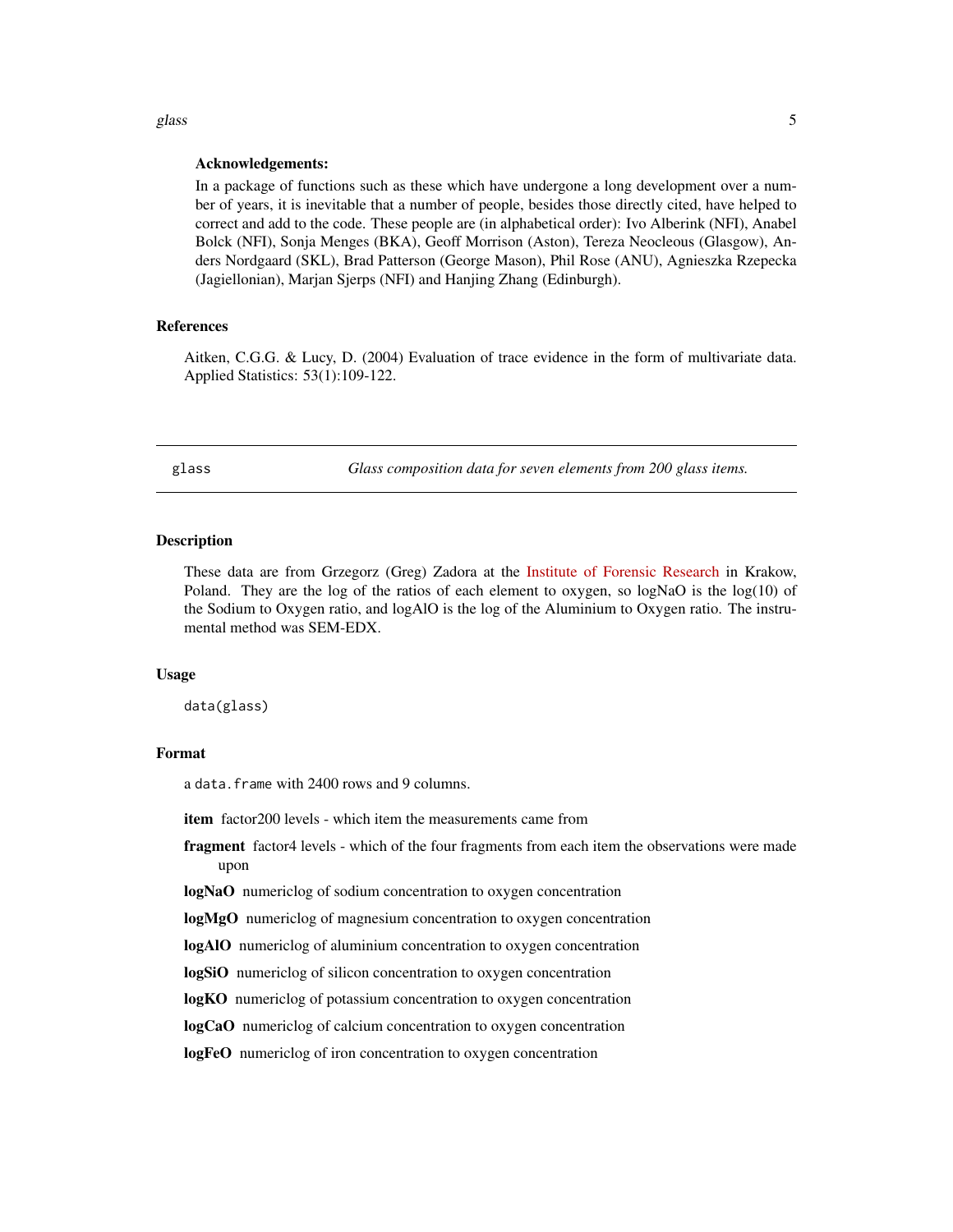#### <span id="page-5-0"></span>Details

The item indicates the object the glass came from. The levels for each item are unique to that item. The fragment can be considered a sub-item. When collecting these observations Greg took a glass object, say a jam jar, he would then break it, and extract four fragments. Each fragment would be measured three times upon different parts of that fragment. The fragment labels are repeated, so, for example, fragment "f1" from item "s2" has nothing whatsoever to do with fragment "f1" from item "s101".

For two level models use item as the lower level - three level models can use the additional information from the individual fragments.

#### Source

Grzegorz Zadora [Institute of Forensic Research,](http://ies.krakow.pl/) Krakow, Poland.

#### References

Aitken, C.G.G. Zadora, G. & Lucy, D. (2007) A Two-Level Model for Evidence Evaluation. *Journal of Forensic Sciences*: 52(2); 412-419.

plot.ece *An S3 plot method for objects of class* ece

#### Description

An S3 plot method for objects of class ece

#### Usage

```
## S3 method for class 'ece'
plot(x, \ldots)
```
#### **Arguments**

|   | an S3 object of class ece which is generated from calc.ece(). |
|---|---------------------------------------------------------------|
| . | other arguments that are passed to the plot generic.          |

#### Author(s)

David Lucy

#### See Also

[calc.ece\(\)](#page-1-1)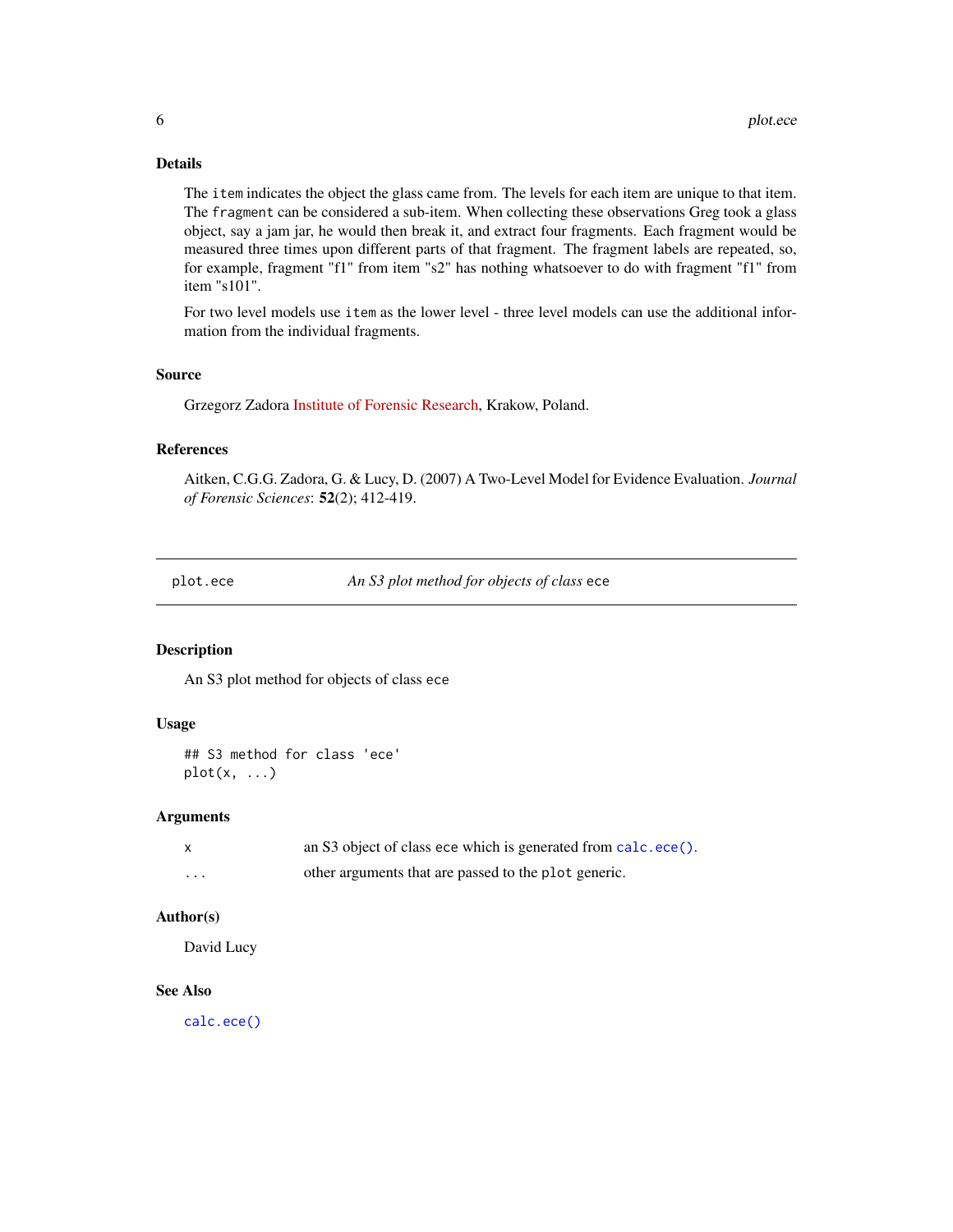<span id="page-6-0"></span>two.level.comparison.items

*Create a* compitem *object.*

#### Description

This function creates a compitem object from a data.frame or matrix of observations from an item to be deemed a control, or a recovered, item.

#### Usage

two.level.comparison.items(data, data.columns)

#### Arguments

| data         | a matrix or data. frame of observed properties from either the control item, or<br>the recovered item |
|--------------|-------------------------------------------------------------------------------------------------------|
| data.columns | vector of integers giving which columns in data are the observations of the<br>properties             |

#### Value

an object of class compitem

#### Examples

```
# load Greg Zadora's glass data
data(glass)
# calculate a compitem object representing the control item
```
control = two.level.comparison.items(glass[1:6,], c(7,8,9))

two.level.components *Compute integrated means and covariances*

#### Description

Takes a large sample from the background population and calculates the within and between covariance matrices, a vector of means, a vector of the counts of replicates for each item from the sample, and other bits needed to make up a compcovar object.

#### Usage

```
two.level.components(data, data.columns, item.column)
```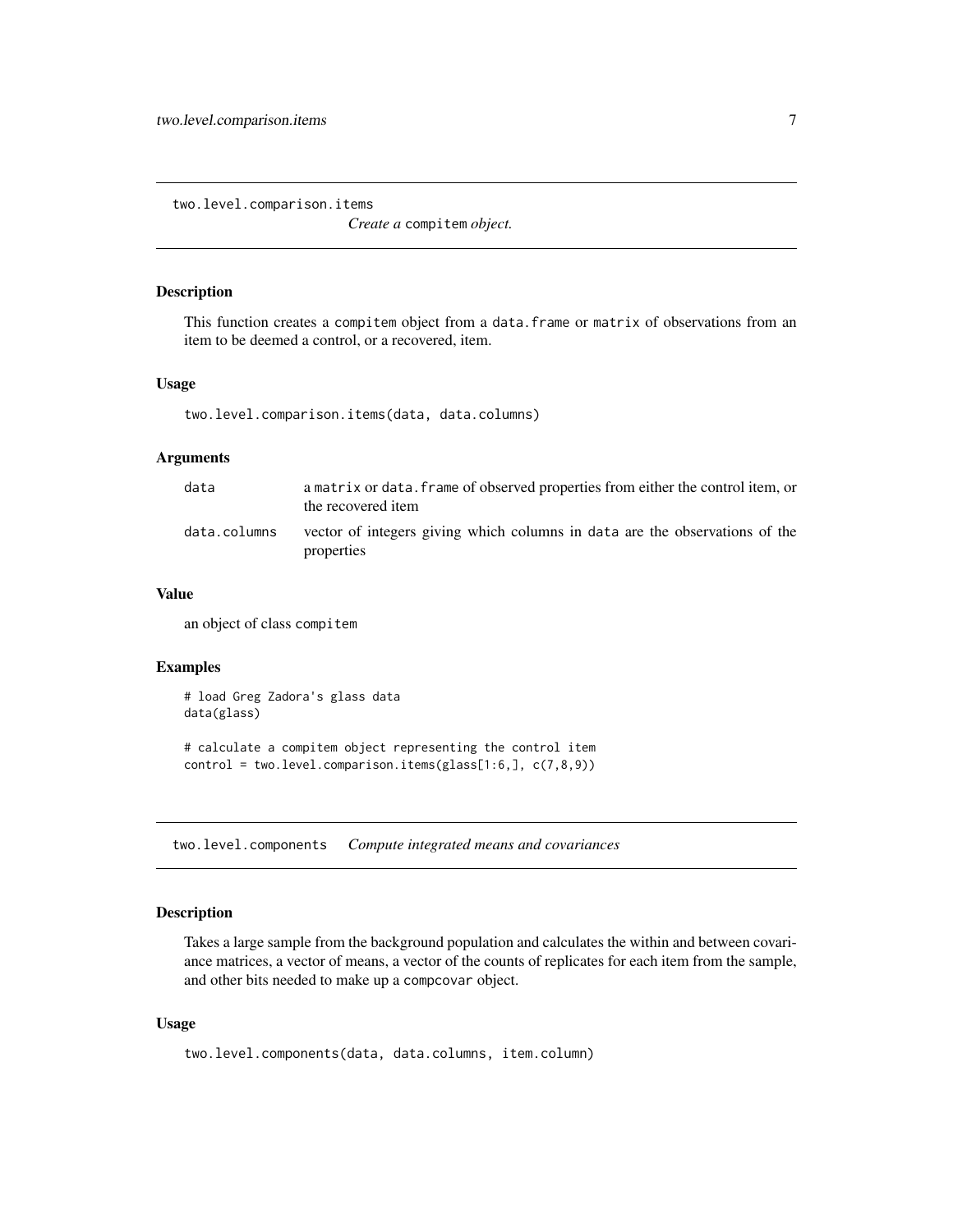#### <span id="page-7-0"></span>**Arguments**

| data         | a matrix, or data. frame, of observations, with cases in rows, and properties as<br>columns |
|--------------|---------------------------------------------------------------------------------------------|
| data.columns | a vector indicating which columns are the properties                                        |
| item.column  | an integer indicating which column gives the item                                           |

#### Details

Uses ML estimation at the moment - this will almost certainly change in the future and hopefully allow regularisation methods to get a more stable (and non-singular) estimate.

#### Value

an object of class compvar

#### Examples

```
# load Greg Zadora's glass data
data(glass)
# calculate a compcovar object based upon glas
# using K, Ca and Fe - warning - could take time
# on slower machines
Z = two<math>i.evel.components(glass, c(7,8,9), 1)
```
two.level.density.LR *Calculate the likelihood ratio using multivariate KDEs*

#### Description

Takes a compitem object which represents some control item, and a compitem object which represents a recovered item, then uses information from a compcovar object, which represents the information from the population, to calculate a likelihood ratio as a measure of the evidence given by the observations for the same/different source propositions.

#### Usage

```
two.level.density.LR(control, recovered, background)
```
#### Arguments

| control    | a compitem object with the control item information   |
|------------|-------------------------------------------------------|
| recovered  | a compitem object with the recovered item information |
| background | a compcovar object with the population information    |

#### Value

an estimate of the likelihood ratio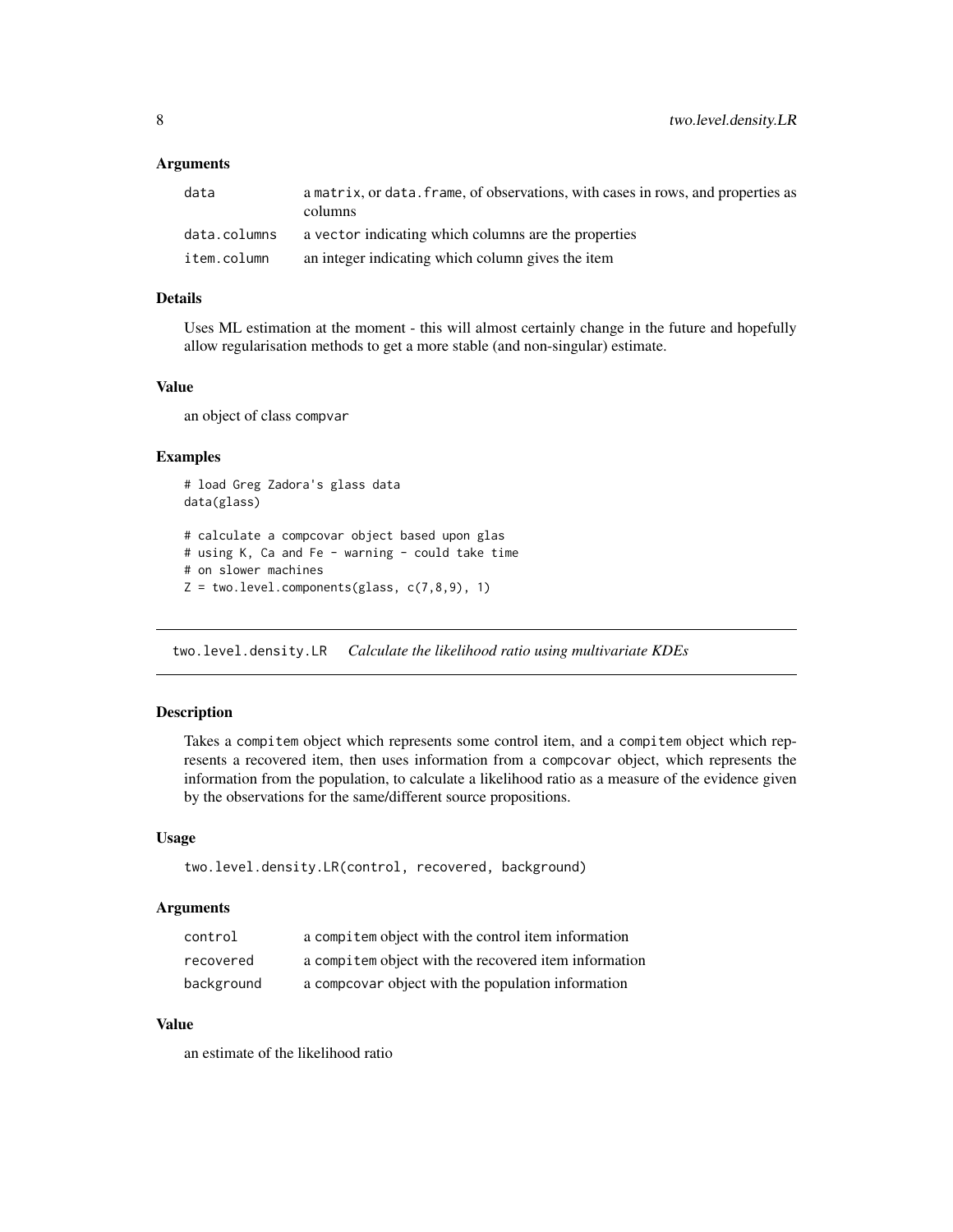#### <span id="page-8-0"></span>References

Aitken, C.G.G. & Lucy, D. (2004) Evaluation of trace evidence in the form of multivariate data. *Applied Statistics*: 53(1); 109-122.

#### Examples

```
library(comparison)
# load Greg Zadora's glass data
data(glass)
# calculate a compcovar object based upon glass
# using K, Ca and Fe - warning - could take time
# on slower machines
Z = two<math>P.components(glass, c(7,8,9), 1)
# calculate a compitem object representing the control item
control = two.level.comparison.items(glass[1:6,], c(7,8,9))
# calculate a compitem object representing the recovered item
# known to be from the same item (item 1)
recovered.1 = two.level.comparison.items(glass[7:12,], c(7,8,9))
# calculate a compitem object representing the recovered item
# known to be from a different item (item 2)
recovered.2 = two.level.comparison.items(glass[19:24,],c(7,8,9))
# calculate the likelihood ratio for a known
# same source comparison - should be 20.59322
# 2020-08-01 Both this version and the previous version return 20.58967
lr.1 = two.level.density.LR(control, recovered.1, Z)
lr.1
# calculate the likelihood ratio for a known
# different source comparison - should be 0.02901532
# 2020-08-01 Both this version and the previous version return 0.01161392
lr.2 = two.level.density.LR(control, recovered.2, Z)
lr.2
```
two.level.lindley.LR *Likelihood ratio calculation using Lindley's approach*

#### Description

Takes a compitem object which represents some control item, and a compitem object which represents a recovered item, then uses information from a compcovar object, which represents the information from the population, to calculate a likelihood ratio as a measure of the evidence given by the observations for the same/different source propositions.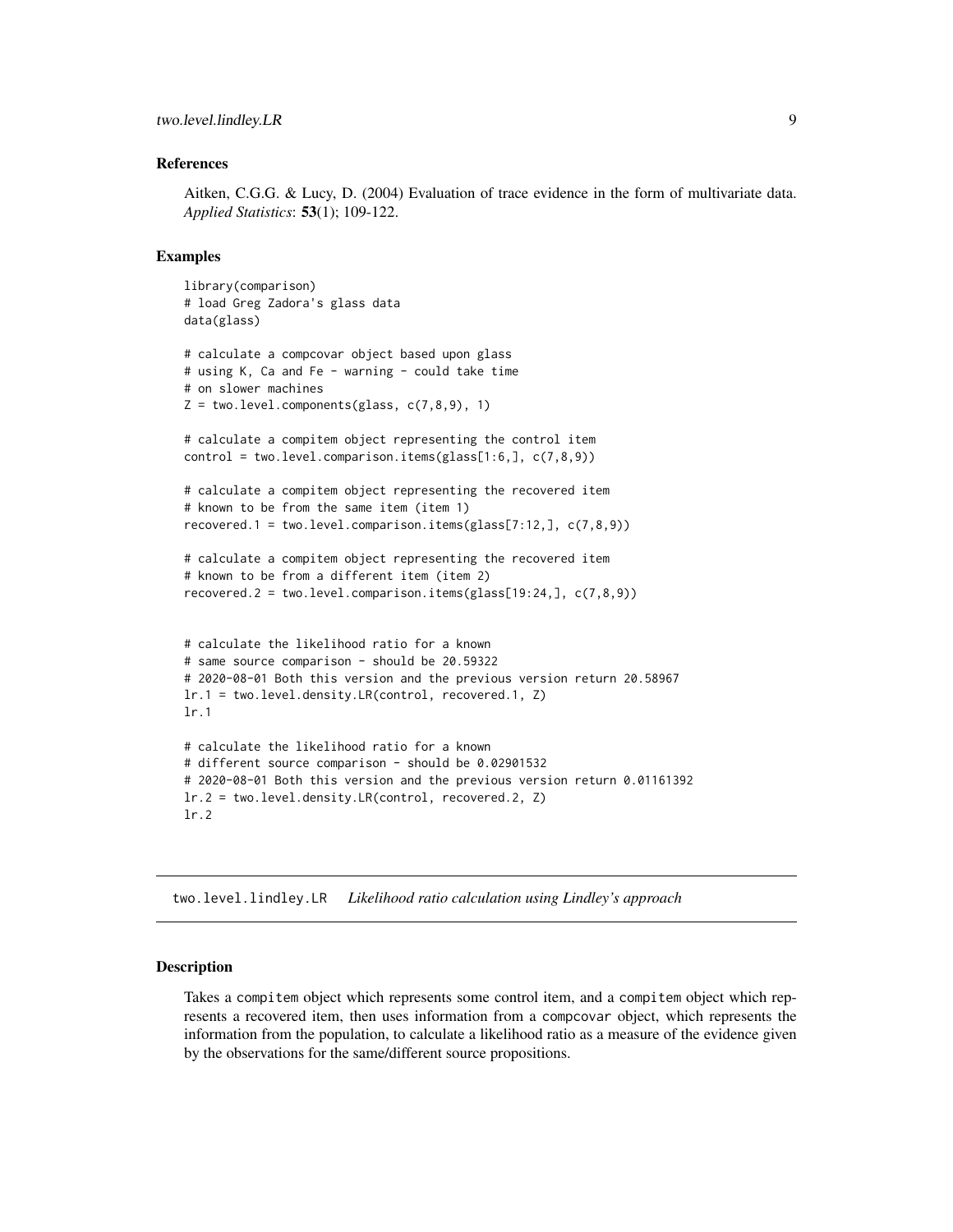#### Usage

```
two.level.lindley.LR(control, recovered, background)
```
#### **Arguments**

| control    | a compitem object with the control item information   |
|------------|-------------------------------------------------------|
| recovered  | a compitem object with the recovered item information |
| background | a compoovar object with the population information    |

#### Details

Does the likelihood ratio calculations for a two-level model assuming that the between item distribution is univariate normal. This function is taken from the approach devised by Denis Lindley in his 1977 paper (details below) and represents the progenitor of all the functions in this package.

#### Value

an estimate of the likelihood ratio

#### Author(s)

David Lucy

#### References

Lindley, D. (1977) A problem in forensic Science. *Biometrika*: 64; 207-213.

#### Examples

```
# load Greg Zadora's glass data
data(glass)
# calculate a compcovar object based upon dat
# using K
Z = two.level.components(glass, 7, 1)
# calculate a compitem object representing the control item
control = two.level.comparison.items(glass[1:6,], 7)
# calculate a compitem object representing the recovered item
# known to be from the same item (item 1)
recovered.1 = two.level.comparison.items(glass[7:12,], 7)
# calculate a compitem object representing the recovered item
# known to be from a different item (item 2)
recovered.2 = two.level.comparison.items(glass[19:24,], 7)
```
# calculate the likelihood ratio for a known # same source comparison - should be 6.323941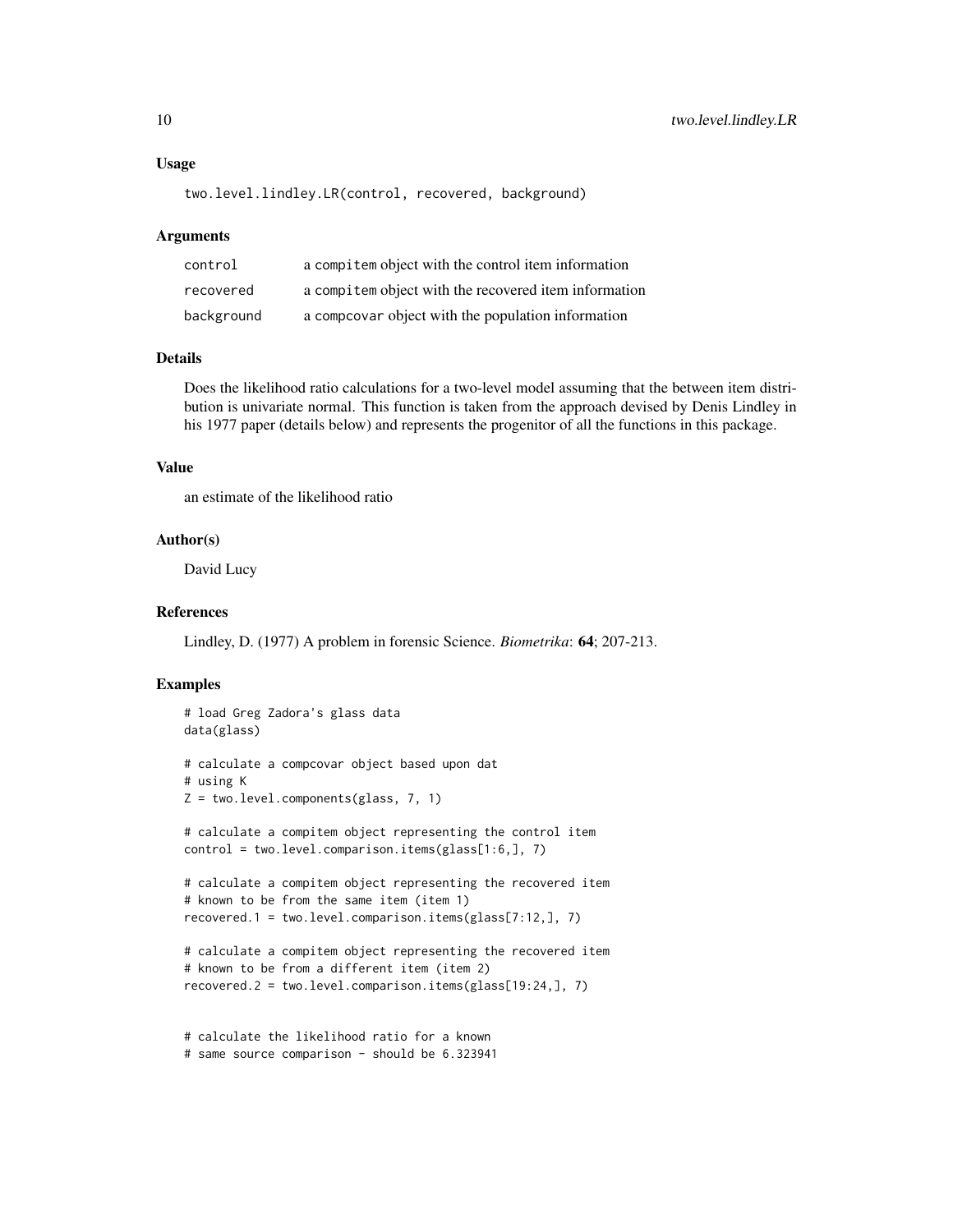```
# This value is 6.323327 in this version and in the last version written by David (1.0-4)
lr.1 = two.level.lindley.LR(control, recovered.1, Z)
lr.1
# calculate the likelihood ratio for a known
# different source comparison - should be 0.004422907
# This value is 0.004421978 in this version and the last version written by David (1.0-4)
lr.2 = two.level.lindley.LR(control, recovered.2, Z)
lr.2
```
two.level.normal.LR *Likelihood ratio calculation - normal*

#### Description

Takes a compitem object which represents some control item, and a compitem object which represents a recovered item, then uses information from a compcovar object, which represents the information from the population, to calculate a likelihood ratio as a measure of the evidence given by the observations for the same/different source propositions.

#### Usage

two.level.normal.LR(control, recovered, background)

#### Arguments

| control    | a compitem object with the control item information   |
|------------|-------------------------------------------------------|
| recovered  | a compitem object with the recovered item information |
| background | a compoovar object with the population information    |

#### Details

Does the likelihood ratio calculations for a two-level model assuming that the between item distribution is uni/multivariate normal.

#### Value

an estimate of the likelihood ratio

#### Author(s)

Agnieszka Martyna and David Lucy

#### References

Aitken, C.G.G. & Lucy, D. (2004) Evaluation of trace evidence in the form of multivariate data. *Applied Statistics*: 53(1); 109-122.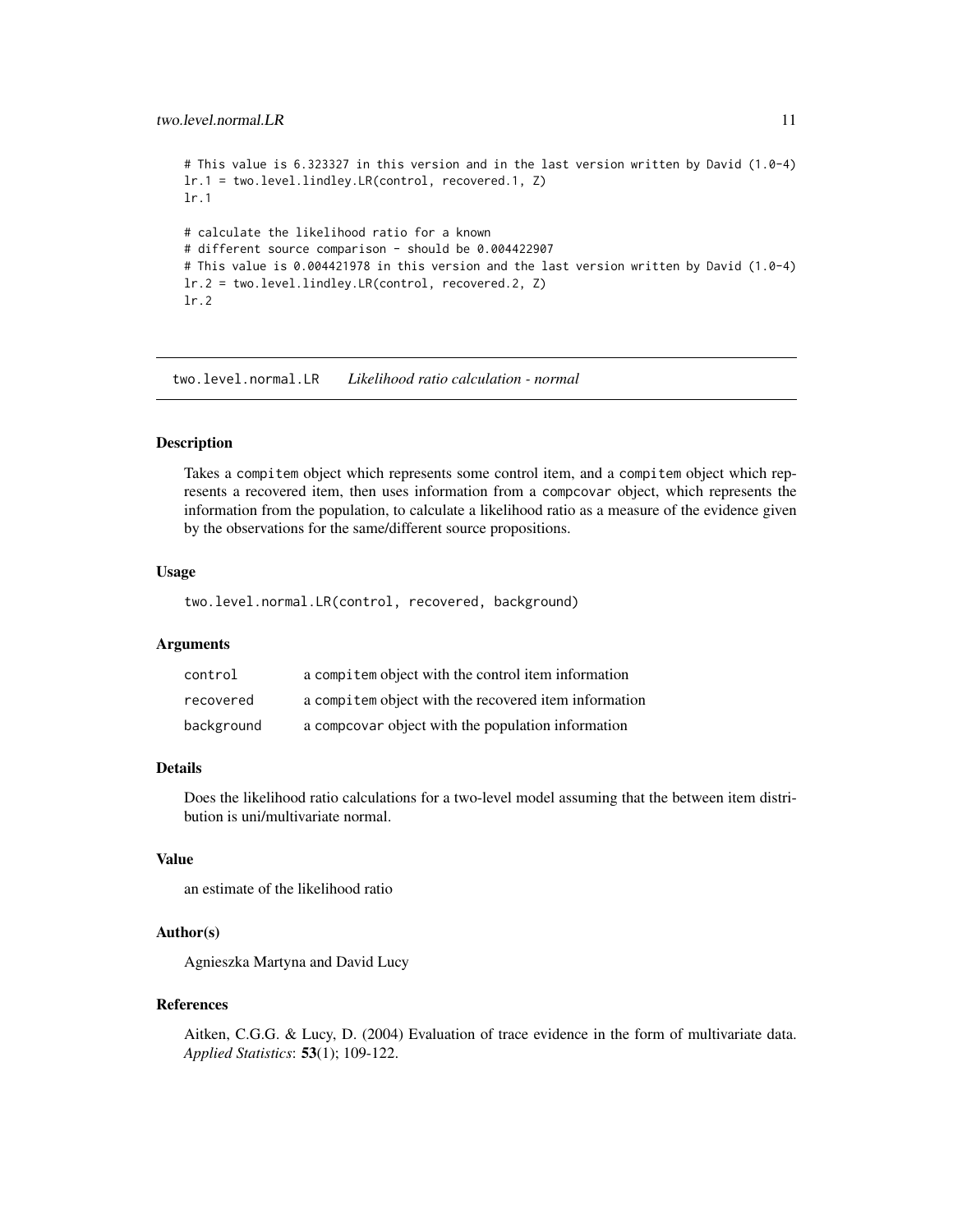#### Examples

```
# load Greg Zadora's glass data
data(glass)
# calculate a compcovar object based upon glass
# using K, Ca and Fe - warning - could take time
# on slower machines
Z \leq two.level.components(glass, c(7,8,9), 1)
# calculate a compitem object representing the control item
control <- two.level.comparison.items(glass[1:6,], c(7,8,9))
# calculate a compitem object representing the recovered item
# known to be from the same item (item 1)
recovered.1 <- two.level.comparison.items(glass[7:12,], c(7,8,9))
# calculate a compitem object representing the recovered item
# known to be from a different item (item 2)
recovered.2 <- two.level.comparison.items(glass[19:24,], c(7,8,9))
# calculate the likelihood ratio for a known
# same source comparison - should be 51.16539
# This value is 51.14243 in this version and the last version David wrote (1.0-4)
lr.1 <- two.level.normal.LR(control, recovered.1, Z)
lr.1
# calculate the likelihood ratio for a known
# different source comparison - should be 0.02901532
# This vsalue is 0.02899908 in this version and the last version David wrote (1.0-4)
lr.2 <- two.level.normal.LR(control, recovered.2, Z)
lr.2
```